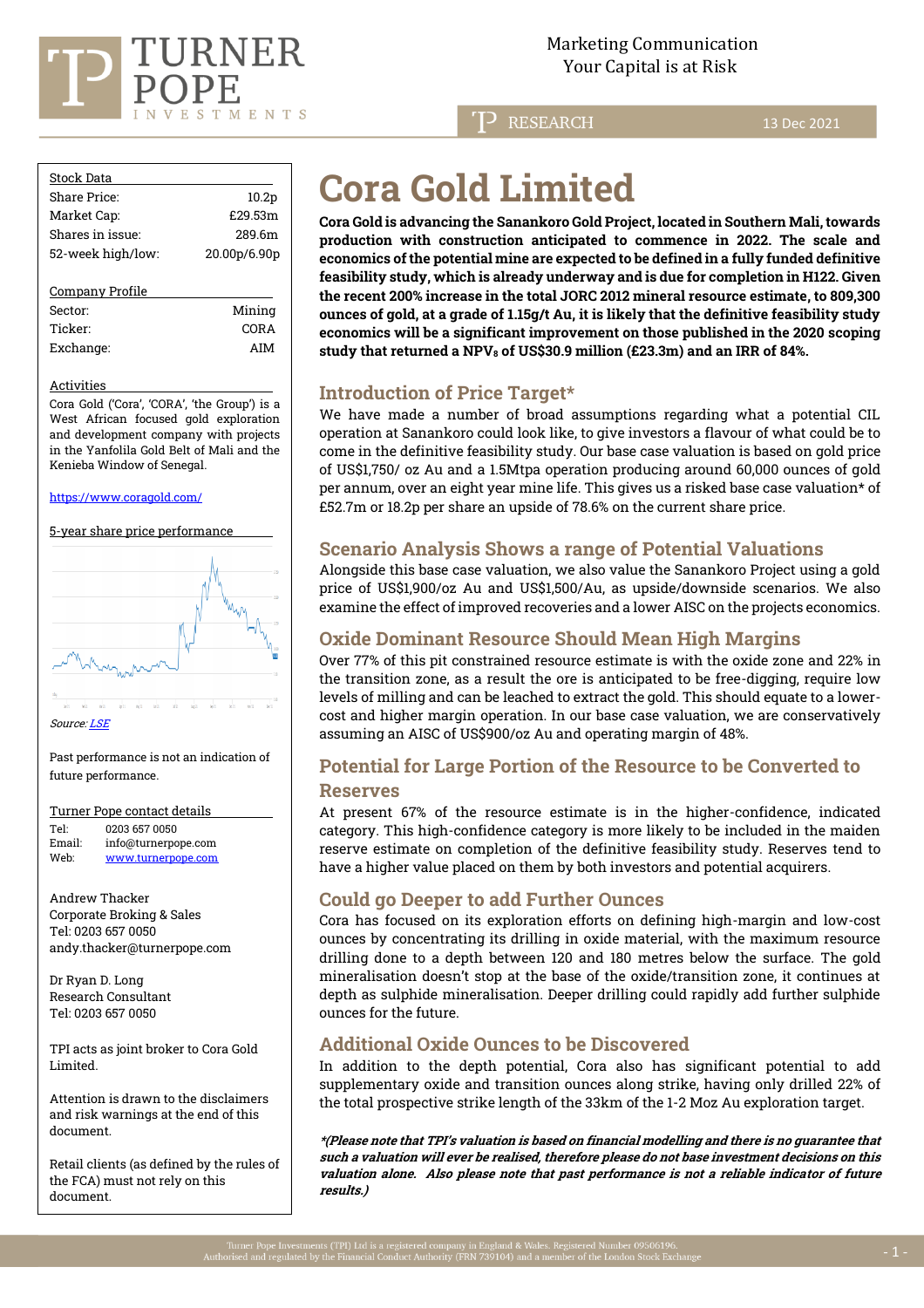

**RESEARCH** 

13 Dec 2021

## **Investment Summary**

TMENTS

#### **Company description:**

 $_{\rm E}$  $\mathcal{S}$ 

Cora Gold (Cora or the Company) is a gold focused exploration and development company with projects located in Mali and Senegal. These projects cover a total area of  $1,100 \text{km}^2$  within the Yanfolila Gold Belt of Mali and the Kenieba Window of Senegal (Figure 1). The most advanced project in Cora's portfolio is the Sanankoro Gold Project, located in Southern Mali, where the Company has established a total JORC 2012 compliant mineral resource estimate of 809.3koz and a scoping study has demonstrated positive economics for an oxide/transition zone focused heap leaching operation, though the large increase in the resource estimate means the Company is now focusing on developing a carbon-in-leach (CIL) operation.



## **Figure 1: Location of Cora Gold's Projects**

#### Source[: https://www.coragold.com/project/](https://www.coragold.com/project/)

Cora is now in the process of completing its definitive feasibility study (DFS) for the Sanankoro Project, with completion targeted for H122. This DFS is likely to build on the scoping study, which was published in January 2020, and returned a NPV $_8$  of US\$30.9 million and an IRR of 84%. The scoping study was based on mineral resource estimate of only 265,000 ounces of gold and taking into account the upgraded resource estimate of 809,300 ounces of gold, we anticipate both an increase in mine life and processing plant size. As a result, the economics of the DFS should be significantly improved relative to the scoping study.

In this note we examine a series of scenarios for what the DFS could like and assess the potential value of Cora Gold based on these scenarios. We introduce a price target\* of 18.2p per share, with an upside/downside range of 22.0p to 9.2p per share.

# **\*(Please note that TPI's valuation is based on financial modelling and there is no guarantee that such a valuation will ever be realised, therefore please do not base investment decisions on this valuation alone. Also please note that past performance is not a reliable indicator of future results.)**

It is also worth noting that there remains considerable scope for Cora Gold to further increase the size of its resources base at Sanankoro with additional exploration. The current mineral resource estimate comes from drilling conducted to maximum depth of between 120 and 180 metres below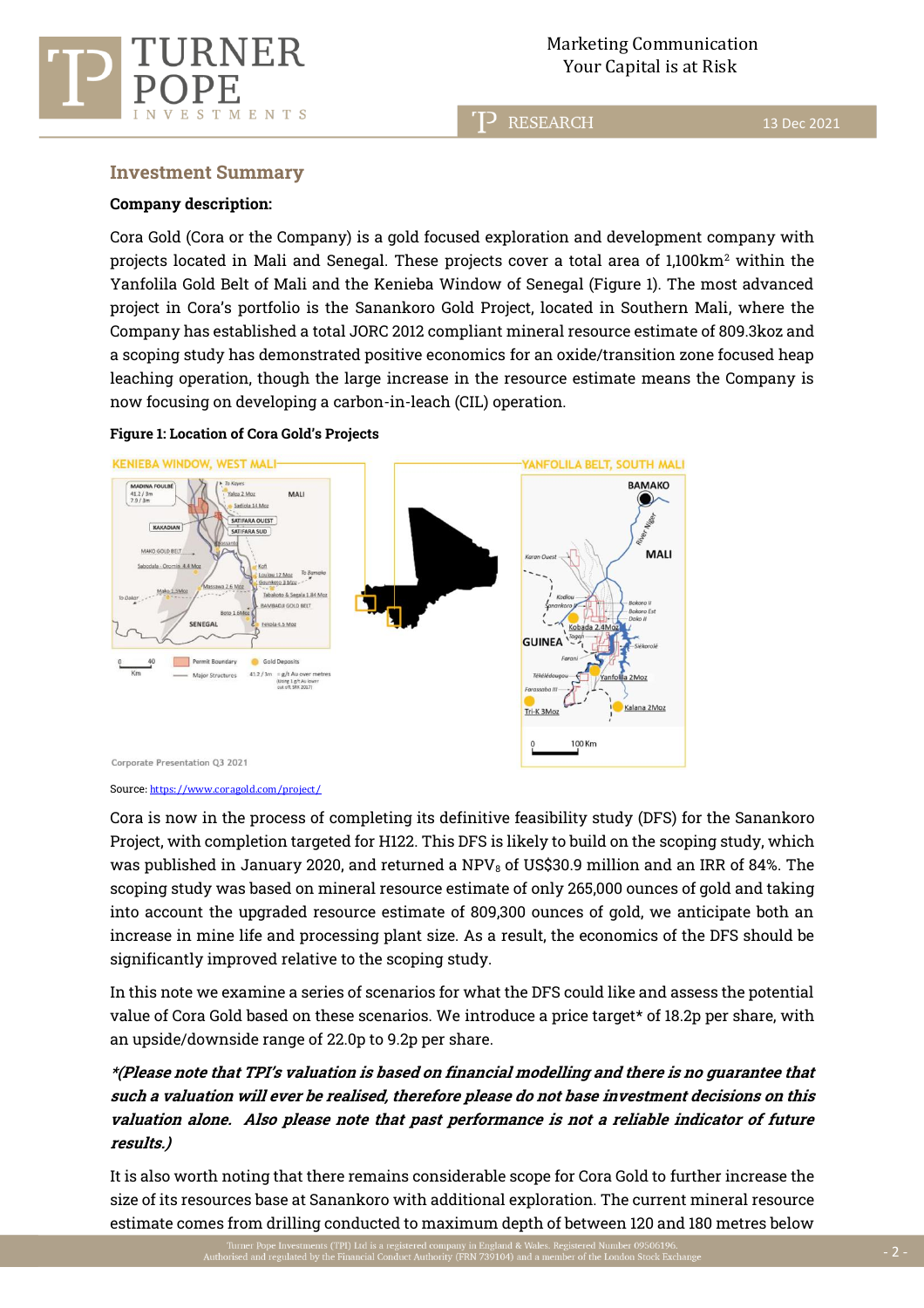

T<sup>2</sup> RESEARCH

the surface, but the gold mineralisation remains open at depth. This gives Cora the opportunity to add additional sulphide ounces with further deeper drilling.

In addition to the depth potential, Cora also has significant potential to add supplementary oxide and transition ounces along strike, having only drilled along a surface expression of 7.5km of the total prospective strike length of the 33km long exploration target. This exploration target is for up to 2 million ounces of gold, located within 100 metres of the surface. Cora has also discovered multiple high-grade shoots within the deposit that offer the potential for higher-grade production during the mine's early years.

#### **Base Case Scenario:**

In our base case scenario, we model a 1.5 million tonne per annum oxide/transition zone focused leaching operation with an eight-year life of mine, a 12-month construction period and a threemonth ramp up period.

As Cora has already signed a US\$25m mandate and term sheet towards funding the initial construction of the Sanankoro Gold Mine we have assumed that the Company would be in a position to commence development of the mine shortly after the publication of the DFS in H122, with first production from Sanankoro commencing in around Q423.

In our base case valuation, we assume a life-of-mine (LOM) gold price of US\$1,750/oz Au, a recovery rate of 92%, a AISC of US\$900/oz Au and a capex of US\$90m, (US\$30m 2022 and US\$60m 2023).

Cora currently owns 95% of Sankarani Resources SARL ('Sankarani') but as the Company also has an option to acquire the residual 5% shareholding in Sankarani for US\$1m, we assume in our valuation that this option is exercised and Cora holds 100% of the holding Co., given the value uplift gained by doing so.

Based on these assumptions, we forecast that Cora would produce around 58,000 ounces of gold per annum, once at full production, totalling over 492,000 ounces over the LOM (Figure 2).



#### **Figure 2: Base Case Gold Production**

Source: Forecasts created by MMRC for TPI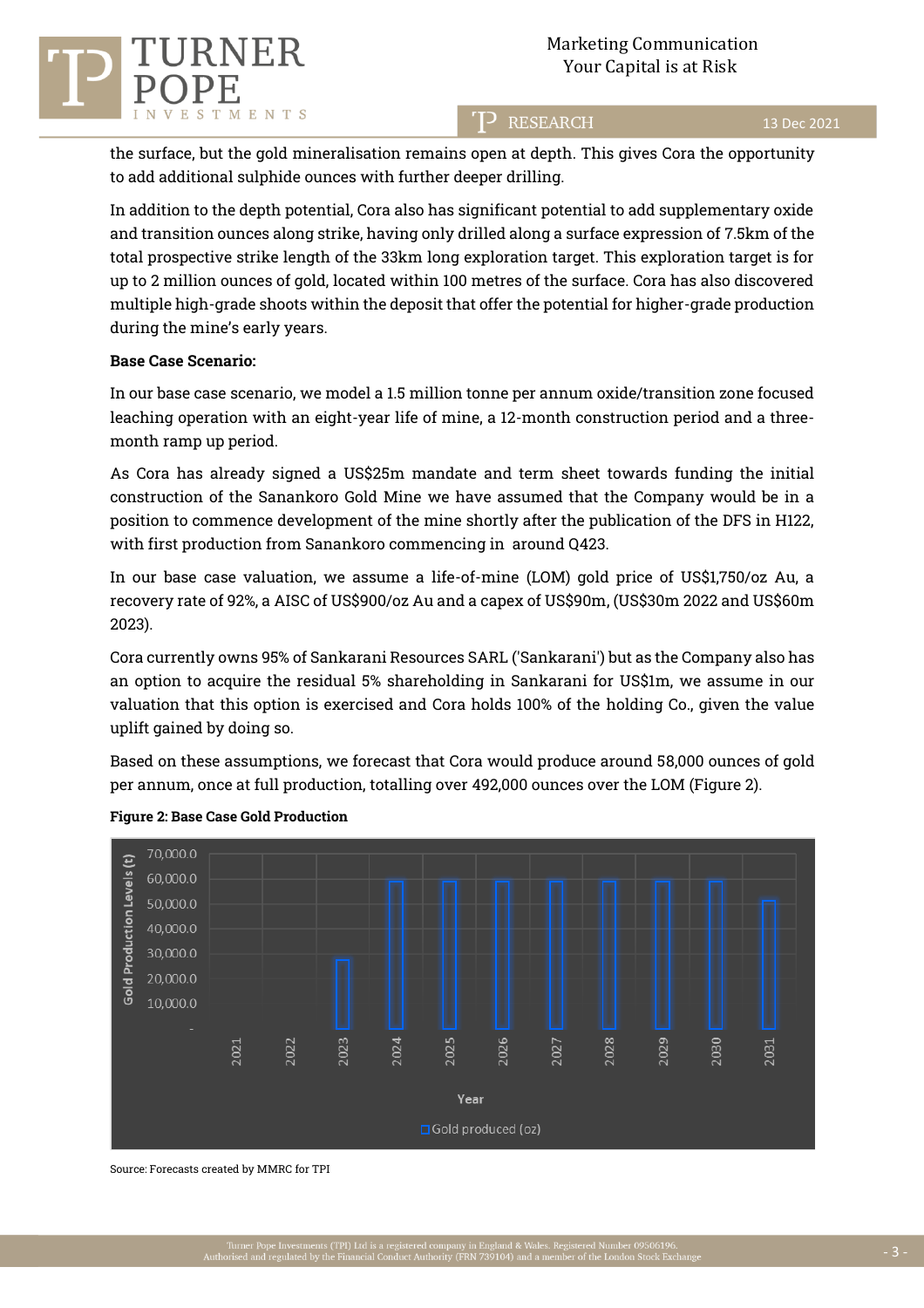

## Marketing Communication ER Marketing Communicati<br>Your Capital is at Risk

TP RESEARCH

13 Dec 2021

At these production levels Sanankoro would generate around US\$102m in revenue per year, once at full production totalling US\$854 million over the eight-year LOM (Figure 3). At a AISC of US\$900/oz Au, the yearly AISC is around US\$53m (Figure 3), giving the mine an operating profit of around US\$49m per annum.



#### **Figure 3: Base Case Revenue and AISC**

Source: Forecasts created by MMRC for TPI

Taking into account the 5% government royalty and 1% private royalty over the project, and assuming a corporate tax-rate of 30% with a tax-holiday to recover capex, post-tax free cash flow (FCF) is US\$49m in 2024 and 2025 and US\$35m thereafter (Figure 4).



#### **Figure 4: Base Case post-tax FCF**

Source: Forecasts created by MMRC for TPI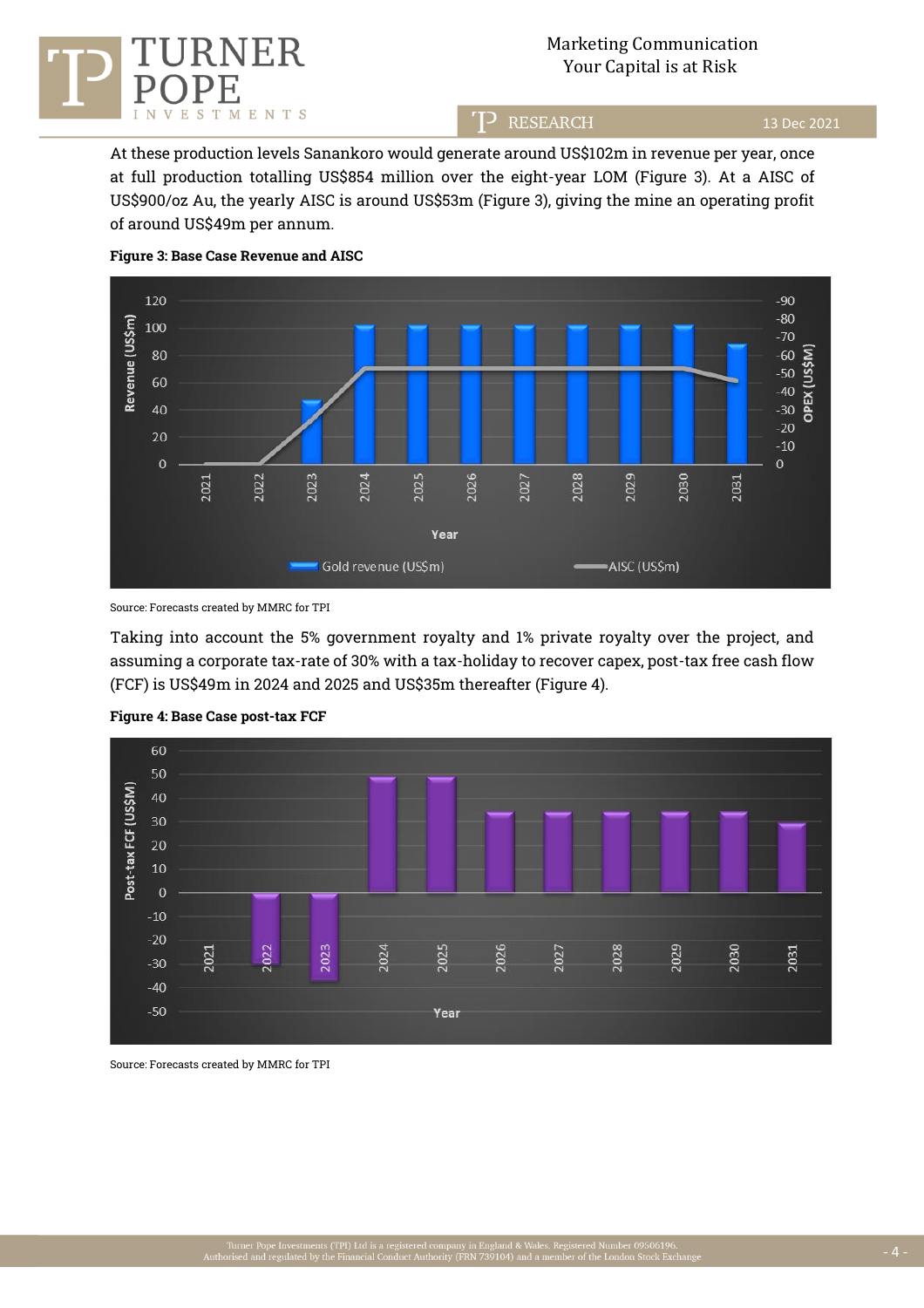

## Marketing Communication Your Capital is at Risk

T<sup>2</sup> RESEARCH

13 Dec 2021

We forecast that Sanankoro will become post-tax FCF positive from 2025 and will generate over US\$234m in FCF over the LOM (Figure 5).



#### **Figure 5: Base Case post-tax cumulative FCF**

Source: Forecasts created by MMRC for TPI

This gives us an un-risked valuation of Cora's assumed 100% interest in Sanankoro (net of acquisition cost) of US\$112.9m (£81.1m). To this we apply a 10% geopolitical risk discount and a 25% development stage discount to reflect the projects current development stage.

Based on these metrics we value Cora's interest in Sanankoro at £52.7m or 18.2p per share, an upside of 78.6% on the current share price.

#### **Upside/Downside Scenarios:**

In addition to our base case valuation, we also valued Sanankoro based on a gold price of US\$1,900/oz and US\$1,500/oz to assess how movement in the gold price will affect the valuation.

At a gold price of US\$1,900/oz, we value\* Cora's interest in Sanankoro at £63.6m or 22.0p per share, an upside of 102% on the current share price.

At a gold price of US\$1,500/oz, we value\* Cora's interest in Sanankoro at £26.5m or 9.2p per share, a downside of 10.2% on the current share price.

We also examined how an improved recovery rate from 92% to 95% would improve the projects economics. In this scenario our base case valuation\* increases to £55.6m or 19.2p per share, an upside of 102% on the current share price.

Decreasing the AISC from US\$900/oz Au to US\$850/oz Au would increase our base case valuation\* to £58.0m or 20.0p per share, an upside of 102% on the current share price.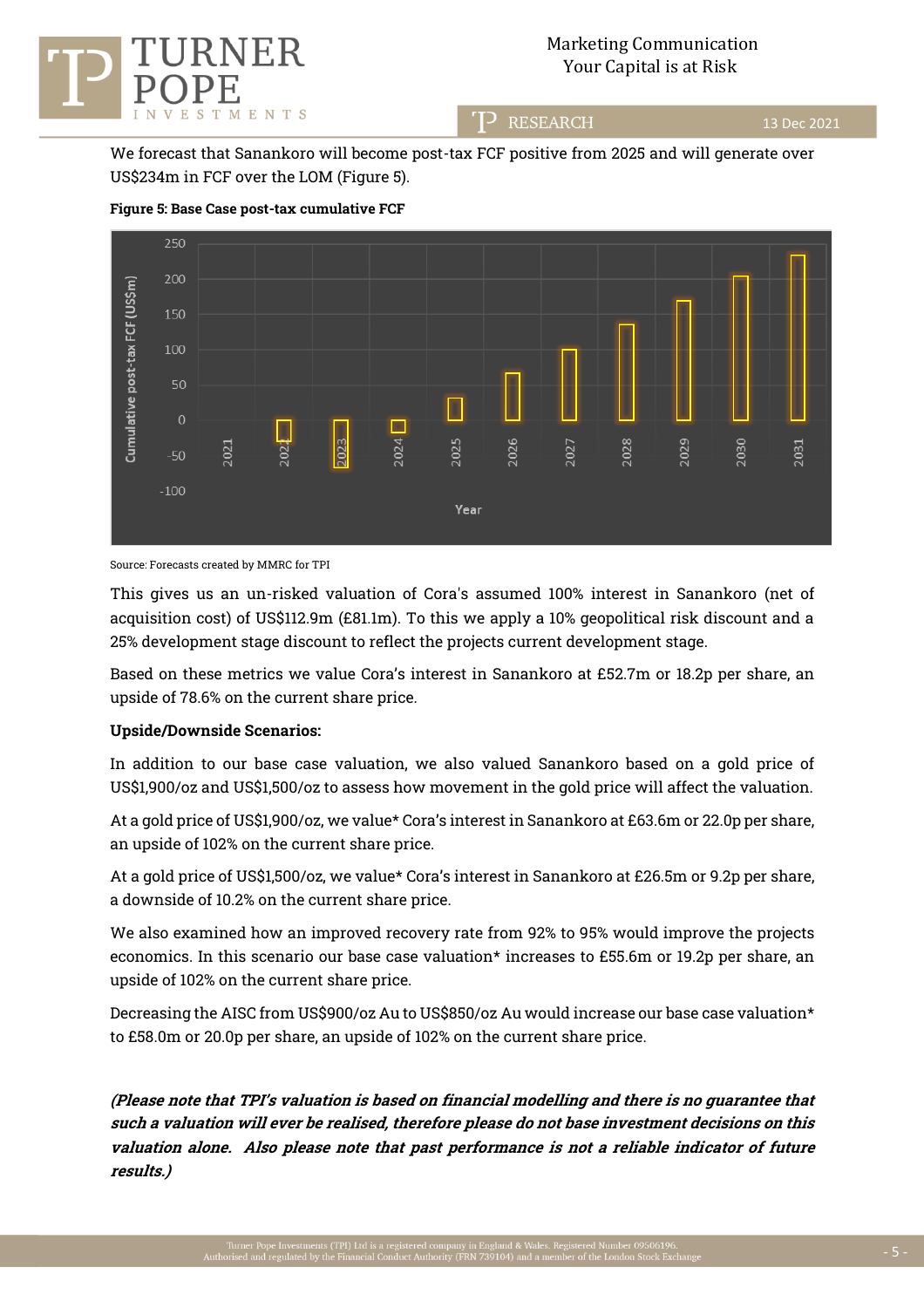

**RESEARCH** 

#### **Sanankoro Gold Project**

TMENTS

 $_{\rm E}$ S

The Sanankoro Gold Project is located 110km southwest of Bamako, in southwest Mali and around 20km east of the 3.1Moz (0.95g/t Au) Kobada Gold Deposit being advanced by African Gold Group (AGG.TSX-V). The Sanankoro Project is comprised of five contiguous exploration permits: Sanankoro; Bokoro II; Bokoro Est; Dako; and Kodiou (Figure 6), that encompass a total area of approximately  $439 \mathrm{km^2}$ .

#### **Figure 6: Permits that make up the Sanankoro Gold Project**





#### **Geology**

The gold mineralisation at the Sanankoro Project is dominantly hosted within Paleoproterozoic Birimian volcano-sedimentary rocks, which trends NNE-SSW, controlled by regional-scale shear zones.

The host rocks contain intercalated units of weakly metamorphosed feldspathic sandstones, siltstones and phyllites, often with a carbonaceous component.

The extent of the gold target at Sanankoro is demonstrated by a huge gold anomaly covering an area of 4.5km by 7.5km. Three principle subparallel structures are associated with the gold mineralisation, Bokoro, Sanankoro and Selin. These structures are generally steeply dipping quartz vein sets that variably strike NNE-SSW and east-west, and low-angle quartz veins that dip to both the east and the west (Figure 7).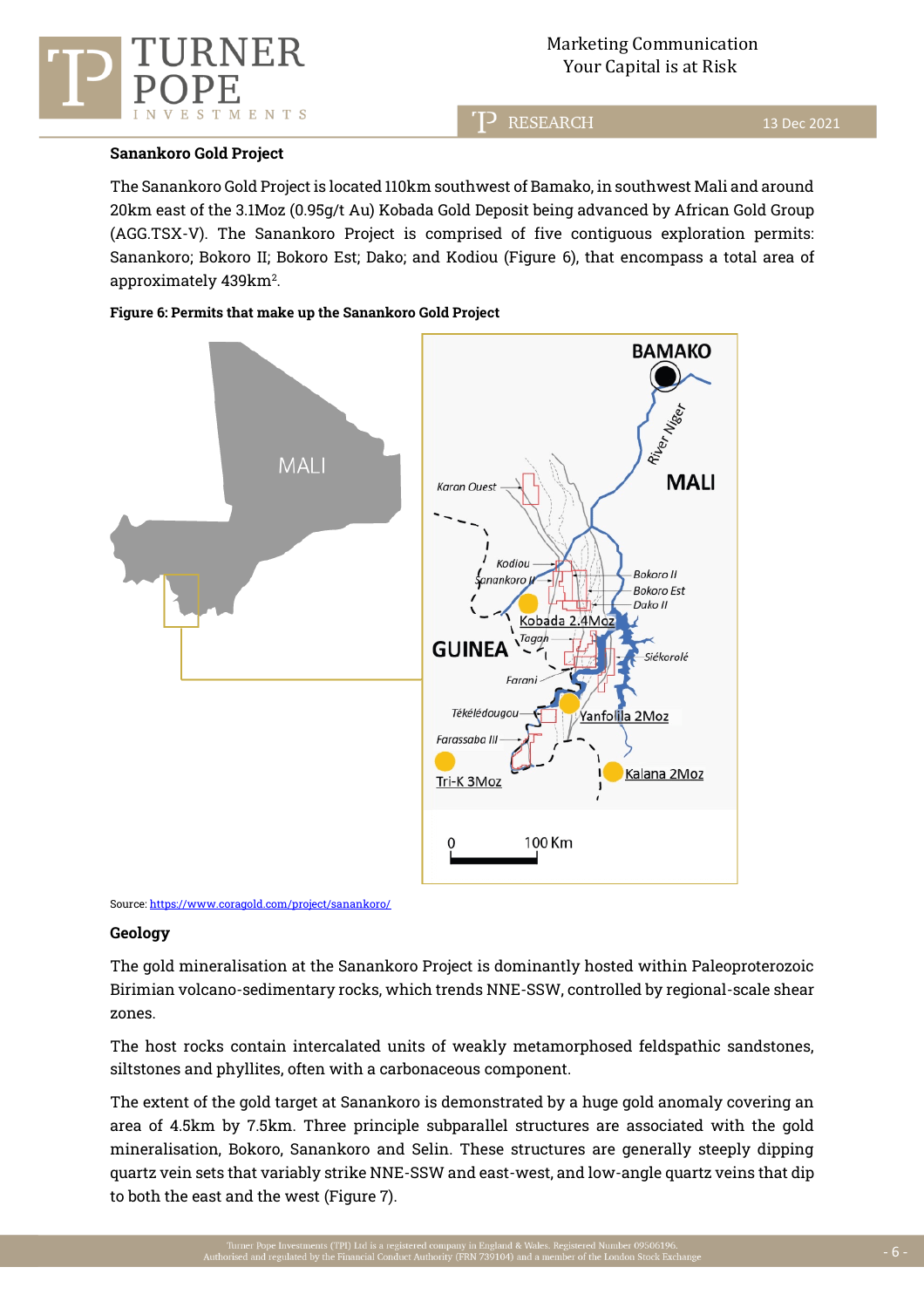

## Marketing Communication RNER Marketing Communicati<br>Your Capital is at Risk

TP RESEARCH

13 Dec 2021

Deep tropical weathering in this region has liberated and re-mobilised the primary gold with a large oxide layer that extends to a depth of 50m-120m. The large, and easy to mine and process, oxide layer is particularly attractive for a mining project's economics.

## **Figure 7: Cross Section Looking North of the Mineralisation at Zone A with Depth of Oxidation Shown**



Source[: https://www.rns-pdf.londonstockexchange.com/rns/4561S\\_1-2021-11-15.pdf](https://www.rns-pdf.londonstockexchange.com/rns/4561S_1-2021-11-15.pdf)

#### **Mineral Resource Estimate**

The Sanankoro Project has total JORC 2012 compliant Mineral Resource Estimate of 21.89mt at a grade of 1.15g/t containing 809,300 ounces of gold (Figure 8). Of this c. 622,000 ounces of gold are in oxide with a further c. 177,000 in the transition zone, only a minimal portion of the current resource estimate is within fresh rock.



**Figure 8: The mineral resource estimate for the Sanankoro Gold Project Projects**

Source[: https://www.rns-pdf.londonstockexchange.com/rns/4561S\\_1-2021-11-15.pdf](https://www.rns-pdf.londonstockexchange.com/rns/4561S_1-2021-11-15.pdf)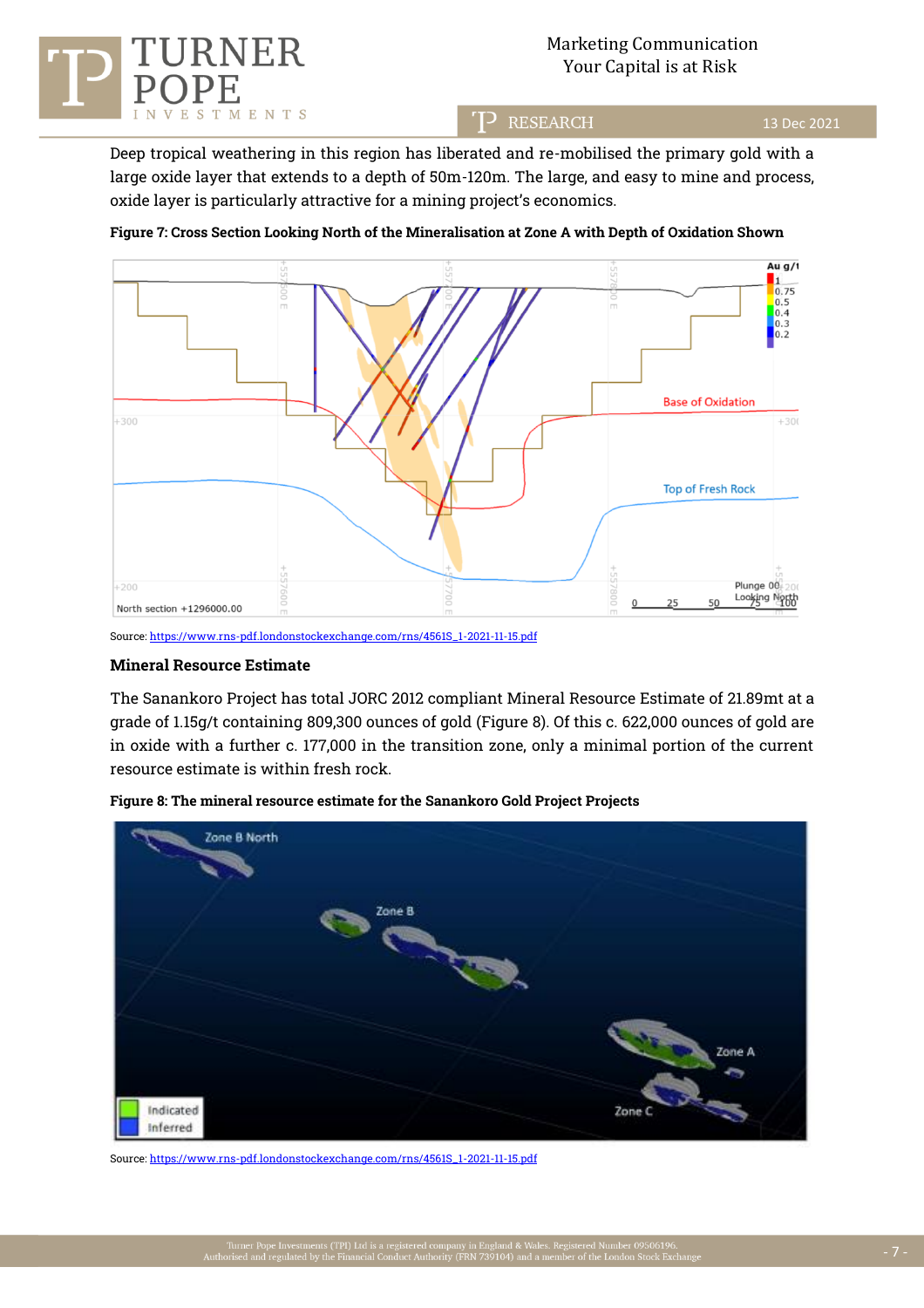

# Marketing Communication Your Capital is at Risk

T<sup>2</sup> RESEARCH

#### 13 Dec 2021

This is a result of Cora's exploration strategy, which is initially focused on defining free-digging, leachable and ultimately more profitable ounces. With additional drilling at depth, it is very likely that Cora can significantly expand the current resource estimate with additional sulphide ounces.

In addition to the sulphide potential at depth, there is also significant potential to add additional ounces from regional exploration, the current Total Mineral Resource Estimate comes from just a 7.5km section of the total prospective strike length of the 33km long exploration target (Figure 9).

## **Figure 9: Additional targets at the Sanankoro Gold Project Projects**



Source: https://www.coragold.com/wp-content/uploads/Cora-Gold-Presentation-Q4-2021.pdf

The Exploration Target\* for Sanankoro is between 1moz of gold at a grade of 1g/t Au and 2moz of gold at a grade of 1.3g/t Au, and is only to a depth of 100m below the surface and is focused on the oxide potential of the area and does not take into account the higher-grade gold mineralisation in the sulphides, located beneath the oxides.

# **\*The potential quantity and grade of the Exploration Target is conceptual in nature, and there has been insufficient exploration to estimate a Mineral Resource and it is uncertain if further exploration will result in the estimation of a Mineral Resource.**

## **Processing Flow Sheet to change to CIL**

Previously completed metallurgical studies demonstrated that a recovery rate of 94.1% could be achieved using a gravity and Carbon-in-Leach (CIL) flowsheet. Moving to CIL rather than heap leach used in the scoping study could mean a reduced leaching timeframe and, as a result, would require a smaller circuit, reducing the capex cost of the plant. Further, the results also indicated that cyanide consumption is significantly lower than previous studies suggested, which would have a favourable impact on operating costs.

#### **Construction Funding Term Sheet**

Cora has signed a US\$25m mandate and term sheet with investment firm, Lionhead Capital Advisors Proprietary Limited, to fund the future development of Sanankoro.

The funding is conditional on, among other matters, the completion of a DFS on the Project before the end of June 2022.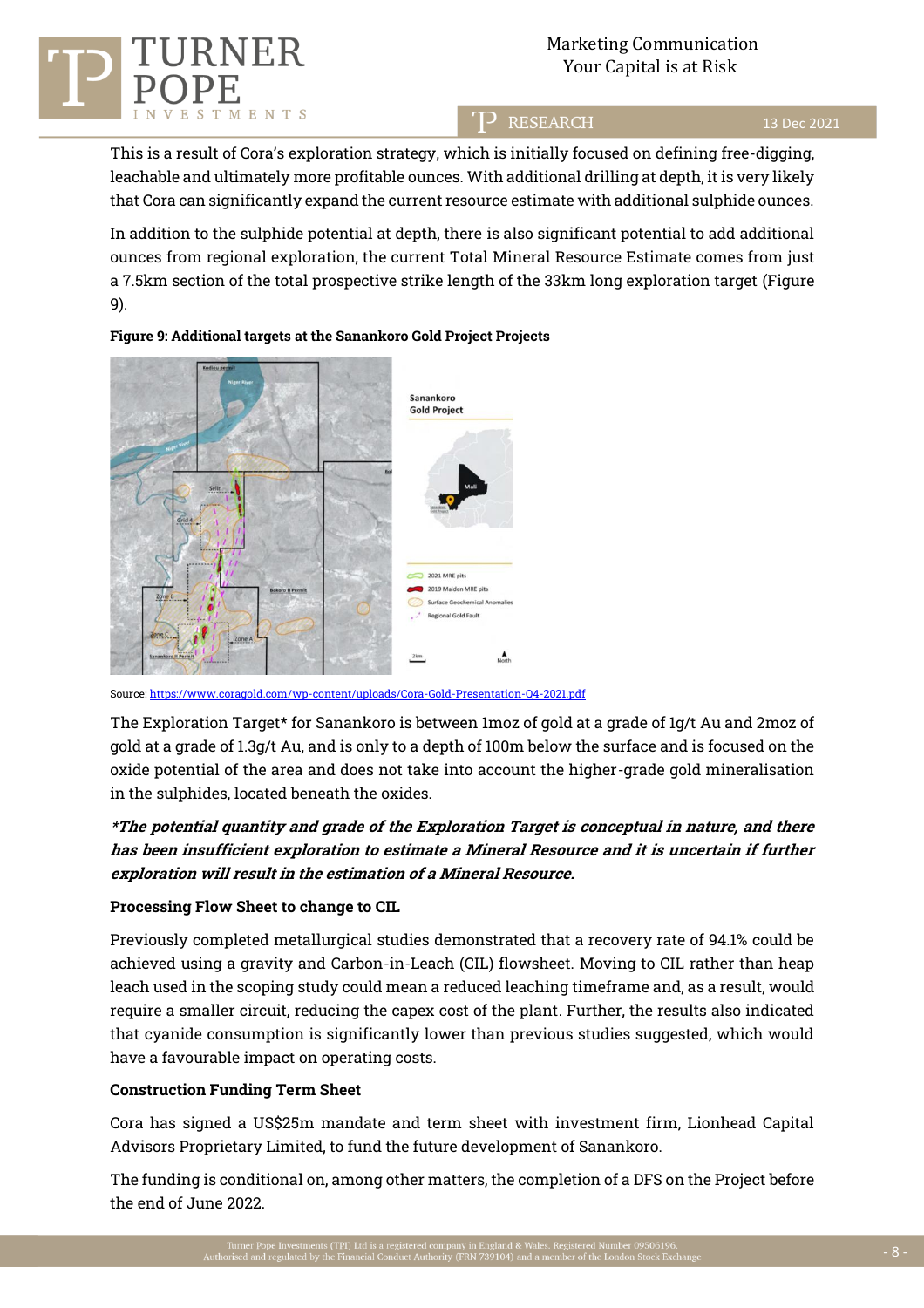

**RESEARCH** 

13 Dec 2021

## The funding consists of:

o US\$12.5m Equity Financing at an 10% discount to the 30-day volume weighted average price (VWAP) at the time of issue post DFS completion

o US\$12.5m Convertible Loan Note with a coupon: 8% per annum and a conversion at the election of Lionhead at any time prior to the 5<sup>th</sup> anniversary of the issue of the Convertible Loan  $\,$ Note, into ordinary shares in Cora at a 30% premium to the US\$12.5m Equity Financing price

o Net Smelter Return Royalty (NSR) of 1% until 250,000ozs of gold have been produced from the Project. Cora may purchase and terminate the NSR at any time for US\$3m payment.

Lionhead is acting as lead investor and arranger on behalf of a consortium of investors. Paul Quirk, a non-executive director of Cora Gold, is a founding partner and director of Lionhead. The Quirk Family are potential beneficiaries of trusts that own around 34% of Cora Gold through Brookstone Business Inc and Key Ventures Holding Limited.

## **Definitive Feasibility Study**

Cora is already well advanced with its definitive feasibility study (DFS) for the Sanankoro Gold Project, with all key consultants and contractors appointed and initial site visits completed. Hydrogeological and geotechnical drilling programmes have commenced and geotechnical test pits are being dug. Geophysical surveys for the Tailings Storage Facility (TSF) have been completed and the site lay-out has been designed. A metallurgical programme is due to be completed during Q122 and the processing flow sheet has been approved.

The Environmental and Social Impact Assessment (ESIA) is on track for completion in H122, with the DFS anticipated to follow shortly after.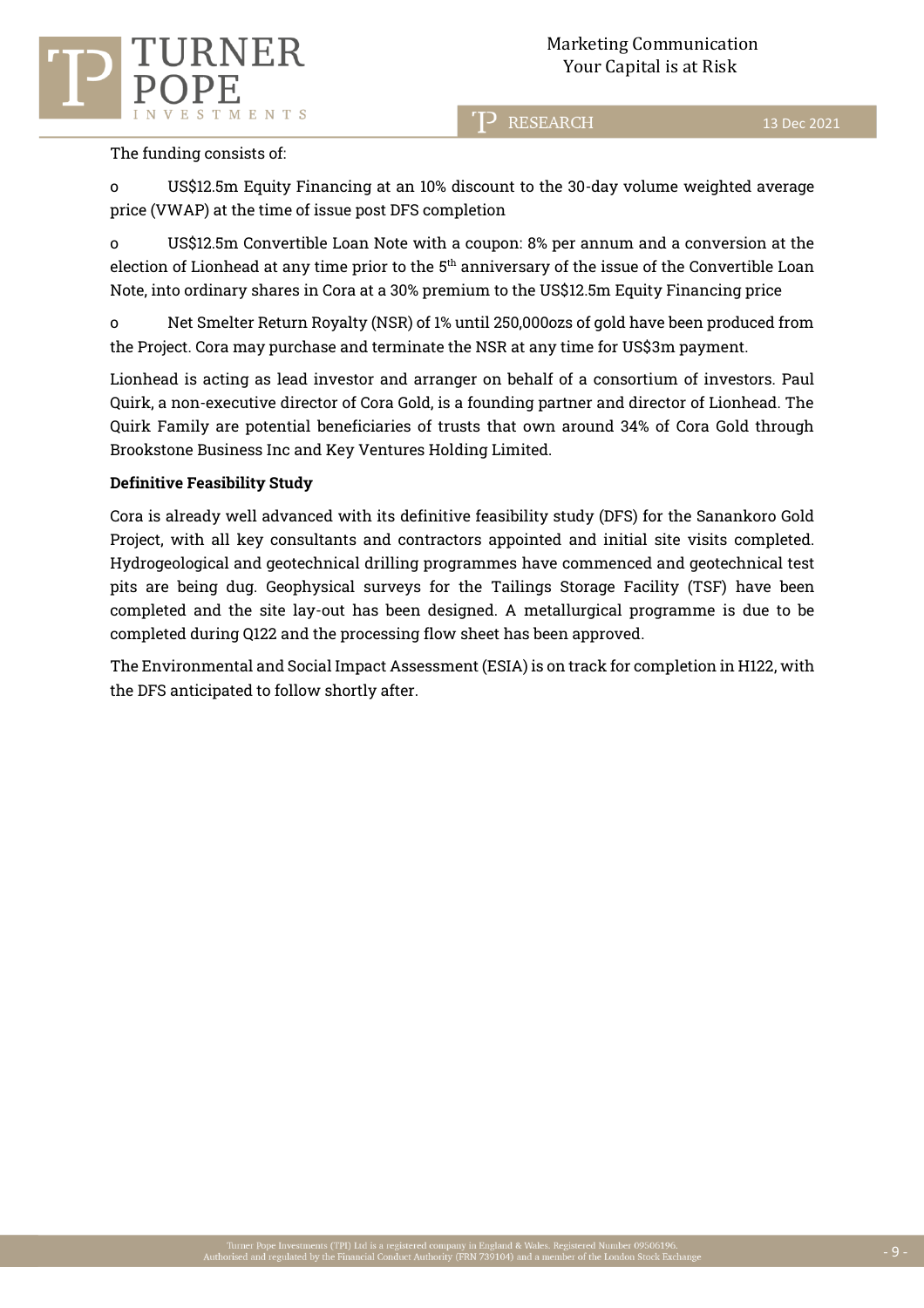

**RESEARCH** כדי

## **The Yanfolila Gold Project**

The Yanfolila Gold Project is located within the Kedougou-Kenieba Inlier Gold Belt (Kenieba Window) of southern Mali. The Project is comprised of five exploration permits: Tekeledougou; Farani Farassaba III; Tagan; Winza, and Siekorole; (Figure 10), that encompass a total area of approximately  $450 \mathrm{km^2}$ .

#### **Figure 10: Location of the Yanfolila Gold Project**



Source:https://www.rns-pdf.londonstockexchange.com/rns/9528Z\_1-2021-5-26.pdf

The Yanfolila Project is located in a highly gold endowed area and within close proximity to several major mines and development projects, including:

- o 6.5km southwest of Allied Gold Corp's (Private) 14moz Au Sadiola Gold Mine;
- o 17.5km northwest of Endeavour Mining's (EDV.TSX) 2.6moz Au (1.67g/t Au) Kalana Gold Project; and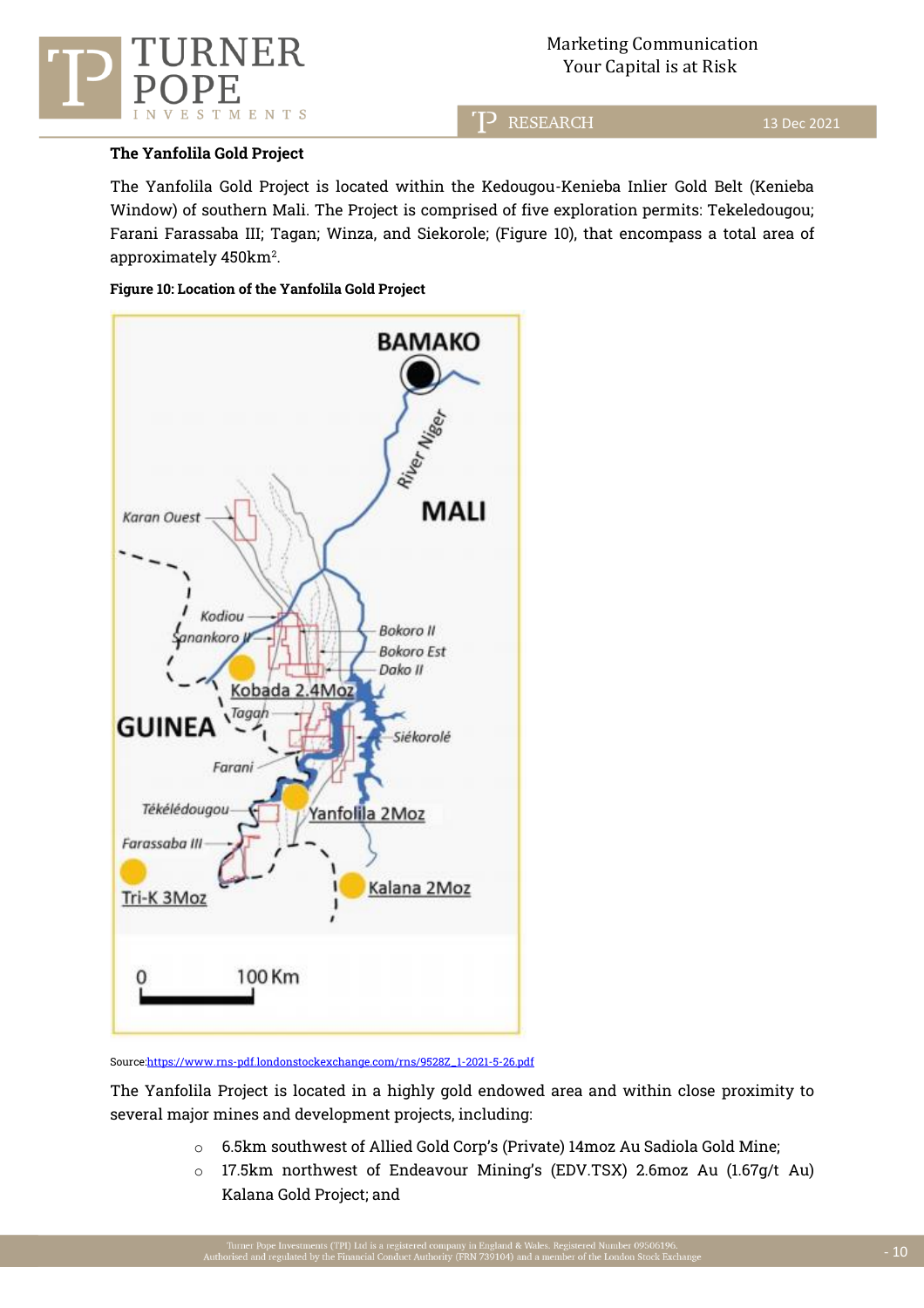13 Dec 2021



o 8km from of Hummingbird Resources' (HUM.L) 1.93moz Au (2.32g/t Au) Yanfolila Gold Mine

T<sup>2</sup> RESEARCH

## **Tagan Permit**

At Tagan, Cora completed 843m drilling (19 holes) in January 2021, to follow up on the 1,600m programme completed in Q2 2020. These programmes have identified multiple parallel +1 km mineralised structures, which appear to be the northwest extension of Sanioumale West Shear on Hummingbird's Yanfolila Mine permit. Results include:

- o 9m at a grade of 1.23g/t Au (TAC0014)
- o 24m at a grade of 0.51g/t Au (TAC0015)
- o 43m at a grade of 1.20g/t Au (TNAC0047)
- o 25m at a grade of 1.10 g/t Au (TNRCD0001)

#### **Winza Permit**

At Winza, Cora completed a RAB programme of circa. 1,400m of drilling in Q2 2020. This programme defined the potential for >1,000m strike length and multiple gold zones and returned visible gold from samples, providing further justification for a future reconnaissance exploration drilling programme.

#### **Tekeledougou Permit**

At the Tekeledougou Permit, Cora has completed around 4,739m of drilling testing two gold targets associated with large artisanal workings with broad quartz shear structures. Both surface and drilling data indicate potential widths of the steeply dipping sheeted quartz vein structures to be in excess of 30m to 40m. Results include:

- o 56m at a grade of 2.2 g/t Au
- o 17m at a grade of 6.8 g/t Au
- o 1m at a grade of 35.7 g/t Au

## **2022 Work Programme**

We would anticipate Cora commencing a 5,000m to 10,000m reverse circulation drill programme at the Yanfolila Project during H122. This programme is likely to test the strike and dip potential of some of the highly anomalous gold prospects.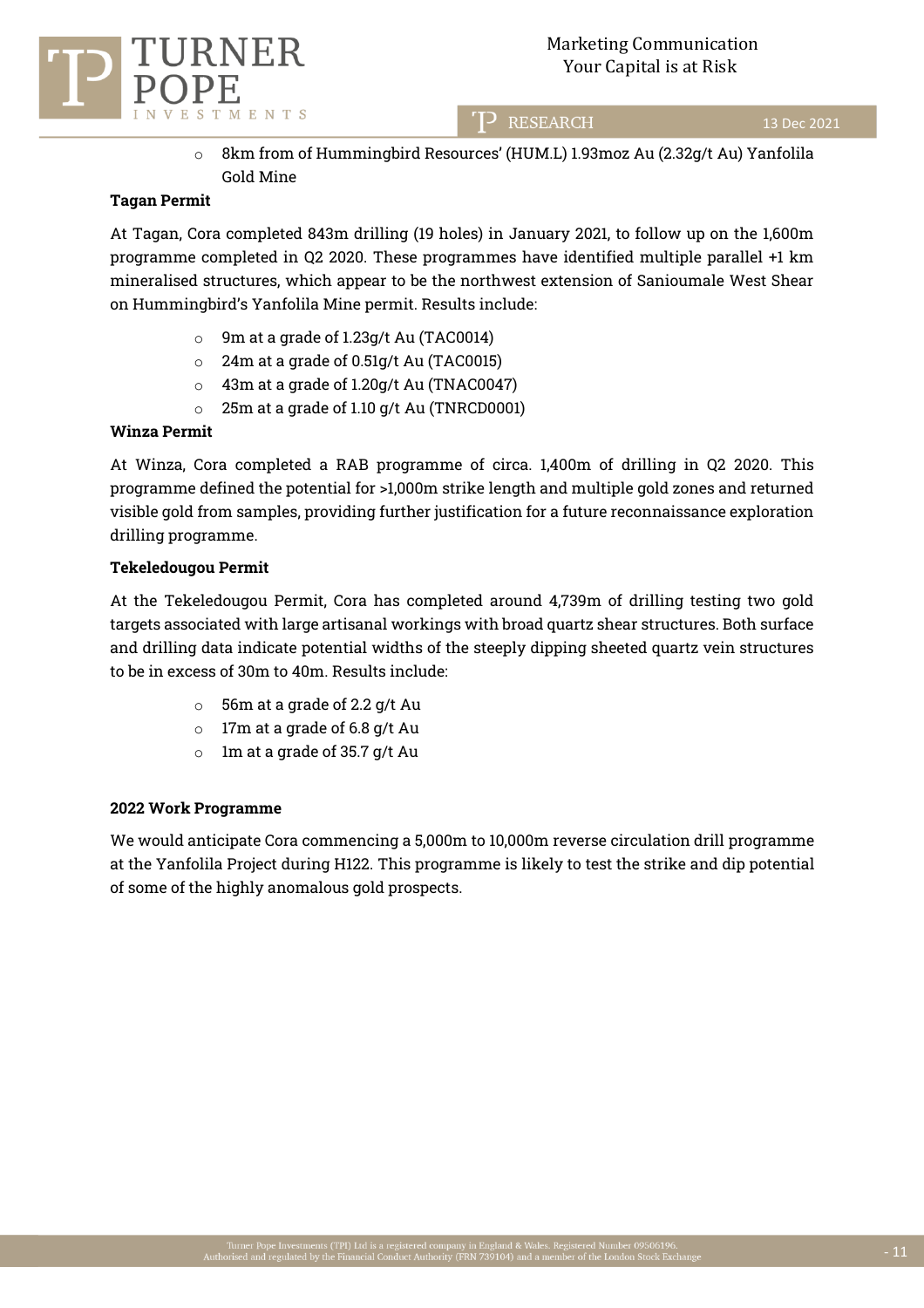

## Marketing Communication URNER Marketing Communication<br>Your Capital is at Risk

T<sup>></sup> RESEARCH

#### **Base Case DCF**

| Sanankoro                                             | 2021                     | 2022                     | 2023                     | 2024                     | 2025           | 2026                     | 2027                     | 2028           | 2029    | 2030                     | 2031                     | <b>LOM Total/</b> |
|-------------------------------------------------------|--------------------------|--------------------------|--------------------------|--------------------------|----------------|--------------------------|--------------------------|----------------|---------|--------------------------|--------------------------|-------------------|
| Year to 30th Dec                                      | $\mathbf{0}$             | $\mathbf{1}$             | $\overline{2}$           | $\overline{3}$           | $\overline{4}$ | 5                        | 6                        | $\overline{7}$ | 8       | 9                        | 10                       | Average           |
| Gold price (US\$/oz)                                  | 1.750                    | 1.750                    | 1,750                    | 1.750                    | 1,750          | 1,750                    | 1,750                    | 1,750          | 1,750   | 1,750                    | 1,750                    | 1.750             |
| Ore mined and processed (mt)                          | $\overline{\phantom{a}}$ | ٠                        | 0.7                      | 1.5                      | 1.5            | 1.5                      | 1.5                      | 1.5            | 1.5     | 1.5                      | 1.3                      | 12.5              |
| Waste mined (mt)                                      | ٠                        | ٠                        | 3.6                      | 7.7                      | 7.7            | 7.7                      | 7.7                      | 7.7            | 7.7     | 7.7                      | 6.6                      | 64                |
| Gold grade (g/t)                                      | ٠                        | ٠                        | 1.3                      | 1.3                      | 1.3            | 1.3                      | 1.3                      | 1.3            | 1.3     | 1.3                      | 1.3                      | 1.33              |
| Contained gold (oz)                                   | ٠                        | ٠                        | 29,933                   | 64.142                   | 64,142         | 64,142                   | 64,142                   | 64,142         | 64.142  | 64,142                   | 55,589                   | 534.514           |
| Gold recovery (%)                                     | ٠                        | ٠                        | 92.0                     | 92.0                     | 92.0           | 92.0                     | 92.0                     | 92.0           | 92.0    | 92.0                     | 92.0                     | 92.00             |
| Gold produced (oz)                                    |                          | ٠                        | 27.538                   | 59.010                   | 59.010         | 59.010                   | 59.010                   | 59,010         | 59.010  | 59.010                   | 51.142                   | 491.753           |
| Value of gold produced (US\$m)                        | ٠                        | $\overline{\phantom{a}}$ | 48.2                     | 103.3                    | 103.3          | 103.3                    | 103.3                    | 103.3          | 103.3   | 103.3                    | 89.5                     | 861               |
| Gold payablitiy (%)                                   | ٠                        | ٠                        | 99.2                     | 99.2                     | 99.2           | 99.2                     | 99.2                     | 99.2           | 99.2    | 99.2                     | 99.2                     | 99.2              |
| Gold revenue (US\$m)                                  | ٠                        | ٠                        | 47.8                     | 102.4                    | 102.4          | 102.4                    | 102.4                    | 102.4          | 102.4   | 102.4                    | 88.8                     | 854               |
| Royalties (US\$m)                                     | ٠                        | ٠                        | (2.9)                    | (6.1)                    | (6.1)          | (6.1)                    | (6.1)                    | (6.1)          | (6.1)   | (6.1)                    | (5.3)                    | (51)              |
| AISC per ounce (US\$/oz)                              | $\overline{\phantom{a}}$ | ٠                        | (900.0)                  | (900.0)                  | (900.0)        | (900.0)                  | (900.0)                  | (900.0)        | (900.0) | (900.0)                  | (900.0)                  | (900.0)           |
| AISC (US\$m)                                          |                          | ٠                        | (24.8)                   | (53.1)                   | (53.1)         | (53.1)                   | (53.1)                   | (53.1)         | (53.1)  | (53.1)                   | (46.0)                   | (442.6)           |
| Operating profit/(loss) (US\$m)                       | ٠                        | ÷                        | 23.0                     | 49.3                     | 49.3           | 49.3                     | 49.3                     | 49.3           | 49.3    | 49.3                     | 42.8                     | 411.1             |
| Development capex (US\$m)                             | $\overline{\phantom{a}}$ | (30.0)                   | (60.0)                   | $\blacksquare$           | ٠              | $\overline{\phantom{a}}$ | $\overline{\phantom{a}}$ | ٠              | ٠       | $\overline{\phantom{0}}$ | $\overline{\phantom{a}}$ | (90.0)            |
| Pre-tax FCF (US\$m)                                   | $\overline{\phantom{a}}$ | (30.0)                   | (37.0)                   | 49.3                     | 49.3           | 49.3                     | 49.3                     | 49.3           | 49.3    | 49.3                     | 42.8                     | 321.1             |
| Tax (US\$m) 30% assumed tax holiday to recovery capex | ٠                        | ٠                        | $\overline{\phantom{0}}$ | $\overline{\phantom{a}}$ | ٠              | (14.8)                   | (14.8)                   | (14.8)         | (14.8)  | (14.8)                   | (12.8)                   | (86.8)            |
| Post-tax FCF (US\$m)                                  | $\overline{\phantom{a}}$ | (30.0)                   | (37.0)                   | 49.3                     | 49.3           | 34.5                     | 34.5                     | 34.5           | 34.5    | 34.5                     | 29.9                     | 234.3             |
| Cumulative post-tax FCF (US\$m)                       | ٠                        | (30.0)                   | (67.0)                   | (17.6)                   | 31.7           | 66.2                     | 100.8                    | 135.3          | 169.8   | 204.4                    | 234.3                    |                   |

Source: Forecasts created by MMRC for TPI

#### **Upside Case DCF**

| Sanankoro                                             | 2021                     | 2022                     | 2023           | 2024    | 2025                     | 2026           | 2027    | 2028           | 2029    | 2030           | 2031           | <b>LOM Total/</b> |
|-------------------------------------------------------|--------------------------|--------------------------|----------------|---------|--------------------------|----------------|---------|----------------|---------|----------------|----------------|-------------------|
| Year to 30th Dec                                      | $\mathbf{0}$             | $\overline{1}$           | $\overline{2}$ | 3       | 4                        | 5              | 6       | $\overline{7}$ | 8       | 9              | 10             | Average           |
| Gold price (US\$/oz)                                  | 1,900                    | 1,900                    | 1,900          | .900    | 1,900                    | 1,900          | 1,900   | 1,900          | 1,900   | 1,900          | 1,900          | 1.900             |
| Ore mined and processed (mt)                          |                          | ٠                        | 0.4            | 1.5     | 1.5                      | 1.5            | 1.5     | 1.5            | 1.5     | 1.5            | 1.3            | 12.2              |
| Waste mined (mt)                                      | $\overline{\phantom{a}}$ | ٠                        | 1.9            | 7.7     | 7.7                      | 7.7            | 7.7     | 7.7            | 7.7     | 7.7            | 6.6            | 62                |
| Gold grade (g/t)                                      | $\overline{\phantom{a}}$ | ٠                        | 1.3            | 1.3     | 1.3                      | 1.3            | 1.3     | 1.3            | 1.3     | 1.3            | 1.3            | 1.33              |
| Contained gold (oz)                                   |                          | ٠                        | 16.035         | 64.142  | 64.142                   | 64.142         | 64.142  | 64.142         | 64.142  | 64.142         | 55.589         | 520.617           |
| Gold recovery (%)                                     |                          | ٠                        | 92.0           | 92.0    | 92.0                     | 92.0           | 92.0    | 92.0           | 92.0    | 92.0           | 92.0           | 92.00             |
| Gold produced (oz)                                    | $\overline{\phantom{a}}$ | ٠                        | 14,753         | 59,010  | 59,010                   | 59,010         | 59,010  | 59,010         | 59,010  | 59,010         | 51.142         | 478.968           |
| Value of gold produced (US\$m)                        | $\overline{\phantom{a}}$ | ٠                        | 28.0           | 112.1   | 112.1                    | 112.1          | 112.1   | 112.1          | 112.1   | 112.1          | 97.2           | 910               |
| Gold payablitiy (%)                                   |                          | ÷                        | 99.2           | 99.2    | 99.2                     | 99.2           | 99.2    | 99.2           | 99.2    | 99.2           | 99.2           | 99.2              |
| Gold revenue (US\$m)                                  | $\overline{\phantom{a}}$ | ٠                        | 27.8           | 111.2   | 111.2                    | 111.2          | 111.2   | 111.2          | 111.2   | 111.2          | 96.4           | 903               |
| Royalties (US\$m)                                     |                          | ٠                        | (1.7)          | (6.7)   | (6.7)                    | (6.7)          | (6.7)   | (6.7)          | (6.7)   | (6.7)          | (5.8)          | (54)              |
| AISC per ounce (US\$/oz)                              | $\overline{\phantom{a}}$ | $\overline{\phantom{a}}$ | (900.0)        | (900.0) | (900.0)                  | (900.0)        | (900.0) | (900.0)        | (900.0) | (900.0)        | (900.0)        | (900.0)           |
| AISC (US\$m)                                          | $\overline{\phantom{a}}$ | ٠                        | (13.3)         | (53.1)  | (53.1)                   | (53.1)         | (53.1)  | (53.1)         | (53.1)  | (53.1)         | (46.0)         | (431.1)           |
| Operating profit/(loss) (US\$m)                       | $\overline{\phantom{0}}$ | ٠                        | 14.5           | 58.1    | 58.1                     | 58.1           | 58.1    | 58.1           | 58.1    | 58.1           | 50.4           | 471.7             |
| Development capex (US\$m)                             | $\overline{\phantom{a}}$ | (30.0)                   | (60.0)         |         | $\overline{\phantom{a}}$ | $\overline{a}$ | ٠       |                |         | $\overline{a}$ | $\overline{a}$ | (90.0)            |
| Pre-tax FCF (US\$m)                                   | $\overline{\phantom{a}}$ | (30.0)                   | (45.5)         | 58.1    | 58.1                     | 58.1           | 58.1    | 58.1           | 58.1    | 58.1           | 50.4           | 381.7             |
| Tax (US\$m) 30% assumed tax holiday to recovery capex | $\overline{\phantom{a}}$ | ٠                        |                |         | $\overline{\phantom{a}}$ | (17.4)         | (17.4)  | (17.4)         | (17.4)  | (17.4)         | (15.1)         | (102.3)           |
| Post-tax FCF (US\$m)                                  | $\overline{\phantom{a}}$ | (30.0)                   | (45.5)         | 58.1    | 58.1                     | 40.7           | 40.7    | 40.7           | 40.7    | 40.7           | 35.3           | 279.4             |
| Cumulative post-tax FCF (US\$m)                       |                          | (30.0)                   | (75.5)         | (17.4)  | 40.8                     | 81.4           | 122.1   | 162.8          | 203.5   | 244.2          | 279.4          |                   |

Source: Forecasts created by MMRC for TPI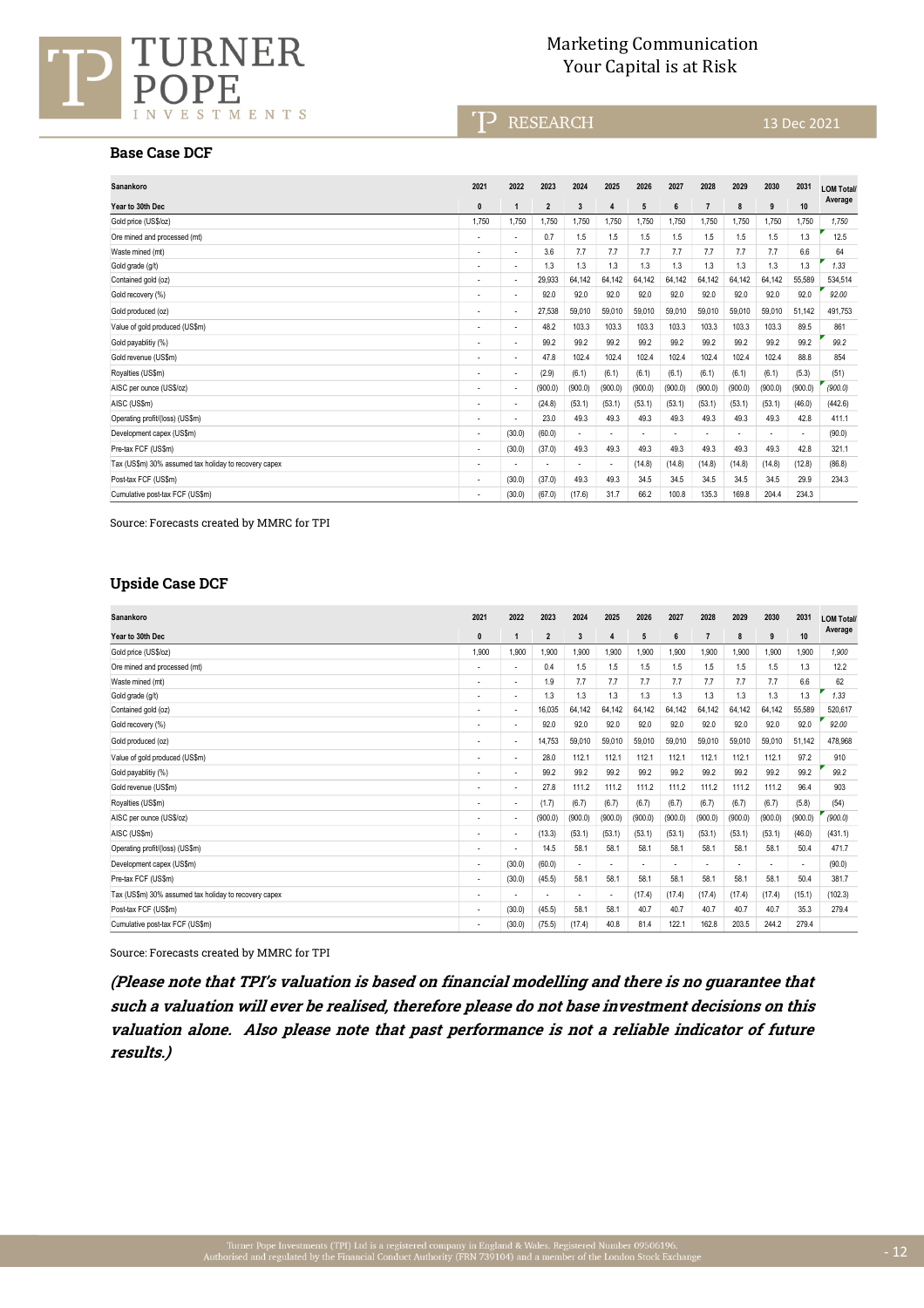

## Marketing Communication URNER Marketing Communication<br>Your Capital is at Risk

T<sup>></sup> RESEARCH

#### **Downside Case DCF**

| Sanankoro                                             | 2021                     | 2022           | 2023           | 2024    | 2025                     | 2026           | 2027    | 2028           | 2029                     | 2030                     | 2031                     | <b>LOM Total/</b> |
|-------------------------------------------------------|--------------------------|----------------|----------------|---------|--------------------------|----------------|---------|----------------|--------------------------|--------------------------|--------------------------|-------------------|
| Year to 30th Dec                                      | $\mathbf{0}$             | $\overline{1}$ | $\overline{2}$ | 3       | $\overline{4}$           | 5              | 6       | $\overline{7}$ | 8                        | 9                        | 10                       | Average           |
| Gold price (US\$/oz)                                  | 1.500                    | 1.500          | 1,500          | .500    | 1,500                    | 1.500          | 1,500   | 1,500          | 1,500                    | 1,500                    | 1,500                    | 1.500             |
| Ore mined and processed (mt)                          | $\overline{\phantom{a}}$ | ٠              | 0.7            | 1.5     | 1.5                      | 1.5            | 1.5     | 1.5            | 1.5                      | 1.5                      | 1.3                      | 12.5              |
| Waste mined (mt)                                      |                          | ٠              | 3.6            | 7.7     | 7.7                      | 7.7            | 7.7     | 7.7            | 7.7                      | 7.7                      | 6.6                      | 64                |
| Gold grade (g/t)                                      | $\overline{\phantom{0}}$ | ٠              | 1.3            | 1.3     | 1.3                      | 1.3            | 1.3     | 1.3            | 1.3                      | 1.3                      | 1.3                      | 1.33              |
| Contained gold (oz)                                   | $\overline{\phantom{0}}$ | ٠              | 29.933         | 64.142  | 64.142                   | 64.142         | 64.142  | 64,142         | 64.142                   | 64.142                   | 55.589                   | 534.514           |
| Gold recovery (%)                                     | $\overline{\phantom{a}}$ | ٠              | 92.0           | 92.0    | 92.0                     | 92.0           | 92.0    | 92.0           | 92.0                     | 92.0                     | 92.0                     | 92.00             |
| Gold produced (oz)                                    | $\overline{\phantom{a}}$ | ٠              | 27.538         | 59.010  | 59.010                   | 59,010         | 59.010  | 59,010         | 59.010                   | 59,010                   | 51.142                   | 491.753           |
| Value of gold produced (US\$m)                        | $\overline{\phantom{a}}$ | ٠              | 41.3           | 88.5    | 88.5                     | 88.5           | 88.5    | 88.5           | 88.5                     | 88.5                     | 76.7                     | 738               |
| Gold payablitiy (%)                                   | $\overline{\phantom{0}}$ | ٠              | 99.2           | 99.2    | 99.2                     | 99.2           | 99.2    | 99.2           | 99.2                     | 99.2                     | 99.2                     | 99.2              |
| Gold revenue (US\$m)                                  | $\overline{\phantom{a}}$ | ٠              | 41.0           | 87.8    | 87.8                     | 87.8           | 87.8    | 87.8           | 87.8                     | 87.8                     | 76.1                     | 732               |
| Royalties (US\$m)                                     | $\overline{\phantom{a}}$ | ٠              | (2.5)          | (5.3)   | (5.3)                    | (5.3)          | (5.3)   | (5.3)          | (5.3)                    | (5.3)                    | (4.6)                    | (44)              |
| AISC per ounce (US\$/oz)                              | $\overline{\phantom{a}}$ | ٠              | (900.0)        | (900.0) | (900.0)                  | (900.0)        | (900.0) | (900.0)        | (900.0)                  | (900.0)                  | (900.0)                  | (900.0)           |
| AISC (US\$m)                                          |                          | ٠              | (24.8)         | (53.1)  | (53.1)                   | (53.1)         | (53.1)  | (53.1)         | (53.1)                   | (53.1)                   | (46.0)                   | (442.6)           |
| Operating profit/(loss) (US\$m)                       | $\overline{\phantom{0}}$ | ٠              | 16.2           | 34.7    | 34.7                     | 34.7           | 34.7    | 34.7           | 34.7                     | 34.7                     | 30.1                     | 289.2             |
| Development capex (US\$m)                             | $\overline{\phantom{a}}$ | (30.0)         | (60.0)         |         | $\overline{\phantom{a}}$ | $\blacksquare$ | ٠       |                | $\overline{\phantom{a}}$ | $\overline{\phantom{a}}$ | $\overline{\phantom{a}}$ | (90.0)            |
| Pre-tax FCF (US\$m)                                   | $\overline{\phantom{a}}$ | (30.0)         | (43.8)         | 34.7    | 34.7                     | 34.7           | 34.7    | 34.7           | 34.7                     | 34.7                     | 30.1                     | 199.2             |
| Tax (US\$m) 30% assumed tax holiday to recovery capex |                          | ٠              |                |         | ٠                        | (10.4)         | (10.4)  | (10.4)         | (10.4)                   | (10.4)                   | (9.0)                    | (61.1)            |
| Post-tax FCF (US\$m)                                  | ٠                        | (30.0)         | (43.8)         | 34.7    | 34.7                     | 24.3           | 24.3    | 24.3           | 24.3                     | 24.3                     | 21.1                     | 138.1             |
| Cumulative post-tax FCF (US\$m)                       | $\overline{\phantom{a}}$ | (30.0)         | (73.8)         | (39.1)  | (4.4)                    | 19.9           | 44.2    | 68.5           | 92.7                     | 117.0                    | 138.1                    |                   |

Source: Forecasts created by MMRC for TPI

## **Improved Recovery DCF**

| Sanankoro                                             | 2021                     | 2022           | 2023           | 2024                     | 2025                     | 2026                     | 2027           | 2028           | 2029    | 2030    | 2031                     | <b>LOM Total/</b> |
|-------------------------------------------------------|--------------------------|----------------|----------------|--------------------------|--------------------------|--------------------------|----------------|----------------|---------|---------|--------------------------|-------------------|
| Year to 30th Dec                                      | $\mathbf{0}$             | $\overline{1}$ | $\overline{2}$ | 3                        | 4                        | 5                        | $6\phantom{1}$ | $\overline{7}$ | 8       | 9       | 10                       | Average           |
| Gold price (US\$/oz)                                  | 1,750                    | 1,750          | 1,750          | 1.750                    | 1,750                    | 1,750                    | 1,750          | 1,750          | 1,750   | 1.750   | 1,750                    | 1.750             |
| Ore mined and processed (mt)                          | $\overline{\phantom{a}}$ | ٠              | 0.7            | 1.5                      | 1.5                      | 1.5                      | 1.5            | 1.5            | 1.5     | 1.5     | 1.3                      | 12.5              |
| Waste mined (mt)                                      | $\overline{\phantom{a}}$ | ٠              | 3.6            | 7.7                      | 7.7                      | 7.7                      | 7.7            | 7.7            | 7.7     | 7.7     | 6.6                      | 64                |
| Gold grade (g/t)                                      | $\overline{\phantom{a}}$ | ٠              | 1.3            | 1.3                      | 1.3                      | 1.3                      | 1.3            | 1.3            | 1.3     | 1.3     | 1.3                      | 1.33              |
| Contained gold (oz)                                   |                          | ÷              | 29.933         | 64.142                   | 64.142                   | 64.142                   | 64.142         | 64,142         | 64.142  | 64.142  | 55,589                   | 534.514           |
| Gold recovery (%)                                     | $\overline{\phantom{a}}$ | ٠              | 95.0           | 95.0                     | 95.0                     | 95.0                     | 95.0           | 95.0           | 95.0    | 95.0    | 95.0                     | 95.00             |
| Gold produced (oz)                                    |                          | ٠              | 28.436         | 60,935                   | 60.935                   | 60.935                   | 60.935         | 60,935         | 60.935  | 60.935  | 52.810                   | 507.789           |
| Value of gold produced (US\$m)                        | $\overline{\phantom{a}}$ | ÷              | 49.8           | 106.6                    | 106.6                    | 106.6                    | 106.6          | 106.6          | 106.6   | 106.6   | 92.4                     | 889               |
| Gold payablitiy (%)                                   | $\overline{\phantom{0}}$ | ٠              | 99.2           | 99.2                     | 99.2                     | 99.2                     | 99.2           | 99.2           | 99.2    | 99.2    | 99.2                     | 99.2              |
| Gold revenue (US\$m)                                  | $\overline{\phantom{a}}$ | ٠              | 49.4           | 105.8                    | 105.8                    | 105.8                    | 105.8          | 105.8          | 105.8   | 105.8   | 91.7                     | 882               |
| Royalties (US\$m)                                     |                          | ٠              | (3.0)          | (6.3)                    | (6.3)                    | (6.3)                    | (6.3)          | (6.3)          | (6.3)   | (6.3)   | (5.5)                    | (53)              |
| AISC per ounce (US\$/oz)                              | $\overline{\phantom{a}}$ | ٠              | (900.0)        | (900.0)                  | (900.0)                  | (900.0)                  | (900.0)        | (900.0)        | (900.0) | (900.0) | (900.0)                  | (900.0)           |
| AISC (US\$m)                                          | ٠                        | ٠              | (25.6)         | (54.8)                   | (54.8)                   | (54.8)                   | (54.8)         | (54.8)         | (54.8)  | (54.8)  | (47.5)                   | (457.0)           |
| Operating profit/(loss) (US\$m)                       |                          | $\overline{a}$ | 23.8           | 50.9                     | 50.9                     | 50.9                     | 50.9           | 50.9           | 50.9    | 50.9    | 44.1                     | 424.5             |
| Development capex (US\$m)                             | $\overline{\phantom{a}}$ | (30.0)         | (60.0)         |                          | $\overline{\phantom{a}}$ | $\overline{\phantom{a}}$ | ٠              |                |         |         | $\overline{\phantom{a}}$ | (90.0)            |
| Pre-tax FCF (US\$m)                                   | $\overline{\phantom{a}}$ | (30.0)         | (36.2)         | 50.9                     | 50.9                     | 50.9                     | 50.9           | 50.9           | 50.9    | 50.9    | 44.1                     | 334.5             |
| Tax (US\$m) 30% assumed tax holiday to recovery capex | $\overline{\phantom{0}}$ | ٠              |                | $\overline{\phantom{0}}$ | $\overline{\phantom{a}}$ | (15.3)                   | (15.3)         | (15.3)         | (15.3)  | (15.3)  | (13.2)                   | (89.7)            |
| Post-tax FCF (US\$m)                                  | $\overline{\phantom{a}}$ | (30.0)         | (36.2)         | 50.9                     | 50.9                     | 35.7                     | 35.7           | 35.7           | 35.7    | 35.7    | 30.9                     | 244.9             |
| Cumulative post-tax FCF (US\$m)                       |                          | (30.0)         | (66.2)         | (15.3)                   | 35.7                     | 71.3                     | 107.0          | 142.6          | 178.3   | 214.0   | 244.9                    |                   |

Source: Forecasts created by MMRC for TPI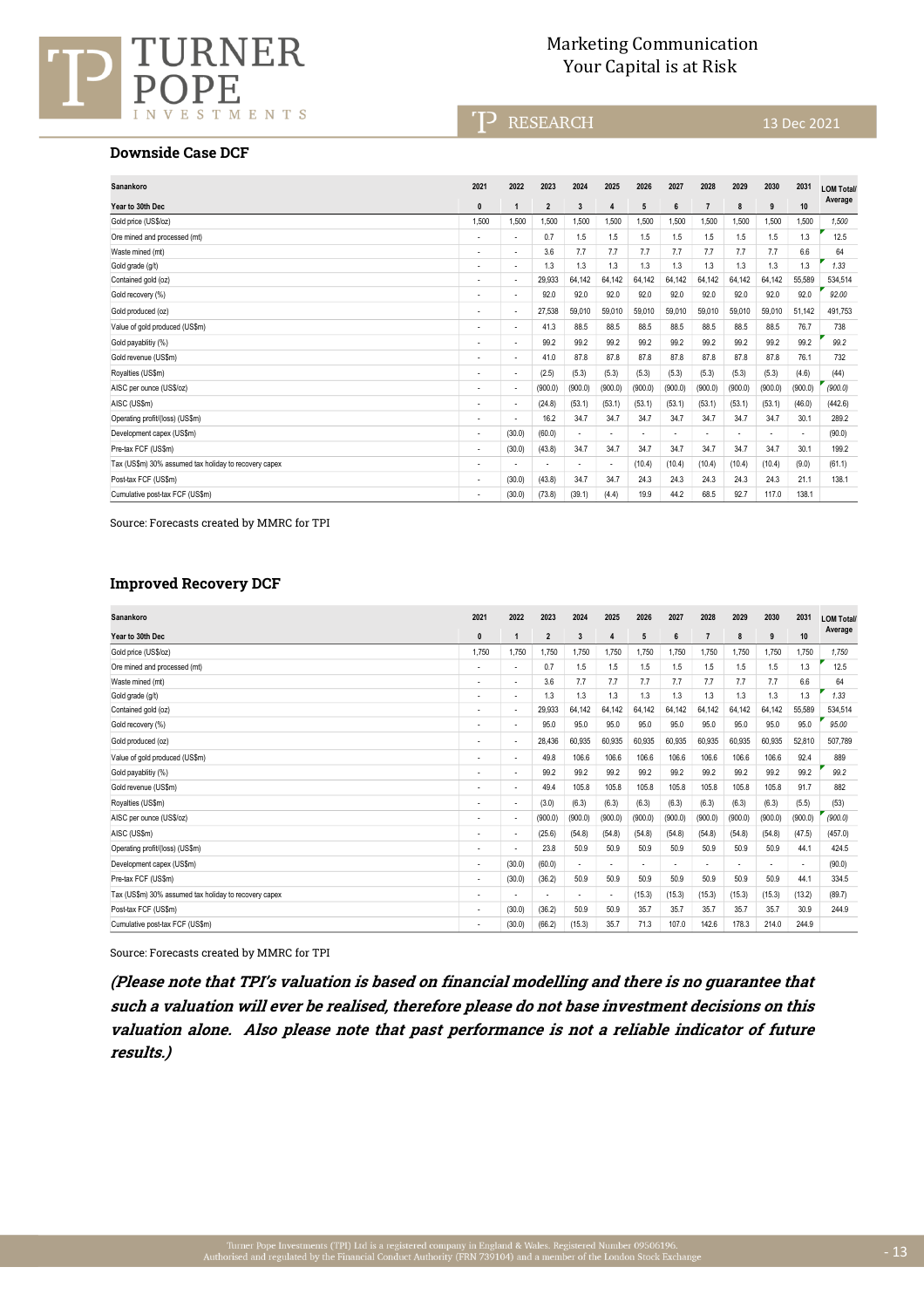

# Marketing Communication URNER Marketing Communication<br>Your Capital is at Risk

TP RESEARCH

13 Dec 2021

#### **Decreased AISC DCF**

| Sanankoro                                             | 2021                     | 2022                     | 2023                     | 2024           | 2025    | 2026                     | 2027           | 2028           | 2029    | 2030    | 2031    | <b>LOM Total/</b> |
|-------------------------------------------------------|--------------------------|--------------------------|--------------------------|----------------|---------|--------------------------|----------------|----------------|---------|---------|---------|-------------------|
| Year to 30th Dec                                      | $\mathbf{0}$             | $\mathbf{1}$             | $\overline{2}$           | $\overline{3}$ | 4       | 5                        | $6\phantom{1}$ | $\overline{7}$ | 8       | 9       | 10      | Average           |
| Gold price (US\$/oz)                                  | 1.750                    | 1.750                    | 1.750                    | 1.750          | 1.750   | 1.750                    | 1.750          | 1.750          | 1.750   | 1.750   | 1.750   | 1.750             |
| Ore mined and processed (mt)                          |                          | ٠                        | 0.7                      | 1.5            | 1.5     | 1.5                      | 1.5            | 1.5            | 1.5     | 1.5     | 1.3     | 12.5              |
| Waste mined (mt)                                      | $\overline{\phantom{a}}$ | ٠                        | 3.6                      | 7.7            | 7.7     | 7.7                      | 7.7            | 7.7            | 7.7     | 7.7     | 6.6     | 64                |
| Gold grade (g/t)                                      | $\overline{\phantom{a}}$ | ٠                        | 1.3                      | 1.3            | 1.3     | 1.3                      | 1.3            | 1.3            | 1.3     | 1.3     | 1.3     | 1.33              |
| Contained gold (oz)                                   | $\overline{\phantom{a}}$ | ٠                        | 29,933                   | 64.142         | 64.142  | 64.142                   | 64,142         | 64,142         | 64.142  | 64,142  | 55.589  | 534.514           |
| Gold recovery (%)                                     | $\overline{\phantom{a}}$ | ٠                        | 92.0                     | 92.0           | 92.0    | 92.0                     | 92.0           | 92.0           | 92.0    | 92.0    | 92.0    | 92.00             |
| Gold produced (oz)                                    |                          | ٠                        | 27.538                   | 59.010         | 59.010  | 59.010                   | 59.010         | 59,010         | 59.010  | 59,010  | 51.142  | 491.753           |
| Value of gold produced (US\$m)                        | $\overline{\phantom{a}}$ | ٠                        | 48.2                     | 103.3          | 103.3   | 103.3                    | 103.3          | 103.3          | 103.3   | 103.3   | 89.5    | 861               |
| Gold payablitiy (%)                                   | $\overline{\phantom{a}}$ | ٠                        | 99.2                     | 99.2           | 99.2    | 99.2                     | 99.2           | 99.2           | 99.2    | 99.2    | 99.2    | 99.2              |
| Gold revenue (US\$m)                                  | $\overline{\phantom{a}}$ | ٠                        | 47.8                     | 102.4          | 102.4   | 102.4                    | 102.4          | 102.4          | 102.4   | 102.4   | 88.8    | 854               |
| Royalties (US\$m)                                     | $\overline{\phantom{a}}$ | ٠                        | (2.9)                    | (6.1)          | (6.1)   | (6.1)                    | (6.1)          | (6.1)          | (6.1)   | (6.1)   | (5.3)   | (51)              |
| AISC per ounce (US\$/oz)                              | $\overline{\phantom{a}}$ | ٠                        | (850.0)                  | (850.0)        | (850.0) | (850.0)                  | (850.0)        | (850.0)        | (850.0) | (850.0) | (850.0) | (850.0)           |
| AISC (US\$m)                                          | $\overline{\phantom{a}}$ | $\overline{\phantom{a}}$ | (23.4)                   | (50.2)         | (50.2)  | (50.2)                   | (50.2)         | (50.2)         | (50.2)  | (50.2)  | (43.5)  | (418.0)           |
| Operating profit/(loss) (US\$m)                       | $\overline{\phantom{a}}$ | ٠                        | 24.4                     | 52.3           | 52.3    | 52.3                     | 52.3           | 52.3           | 52.3    | 52.3    | 45.3    | 435.7             |
| Development capex (US\$m)                             | $\overline{\phantom{a}}$ | (30.0)                   | (60.0)                   |                | ٠       | $\overline{\phantom{a}}$ | ٠              | ÷              | ٠       |         | ٠       | (90.0)            |
| Pre-tax FCF (US\$m)                                   | $\overline{\phantom{a}}$ | (30.0)                   | (35.6)                   | 52.3           | 52.3    | 52.3                     | 52.3           | 52.3           | 52.3    | 52.3    | 45.3    | 345.7             |
| Tax (US\$m) 30% assumed tax holiday to recovery capex | $\overline{\phantom{a}}$ |                          | $\overline{\phantom{a}}$ | ٠              | ٠       | (15.7)                   | (15.7)         | (15.7)         | (15.7)  | (15.7)  | (13.6)  | (92.0)            |
| Post-tax FCF (US\$m)                                  | $\overline{\phantom{a}}$ | (30.0)                   | (35.6)                   | 52.3           | 52.3    | 36.6                     | 36.6           | 36.6           | 36.6    | 36.6    | 31.7    | 253.7             |
| Cumulative post-tax FCF (US\$m)                       | $\overline{\phantom{a}}$ | (30.0)                   | (65.6)                   | (13.3)         | 39.0    | 75.6                     | 112.2          | 148.8          | 185.4   | 222.0   | 253.7   |                   |

Source: Forecasts created by MMRC for TPI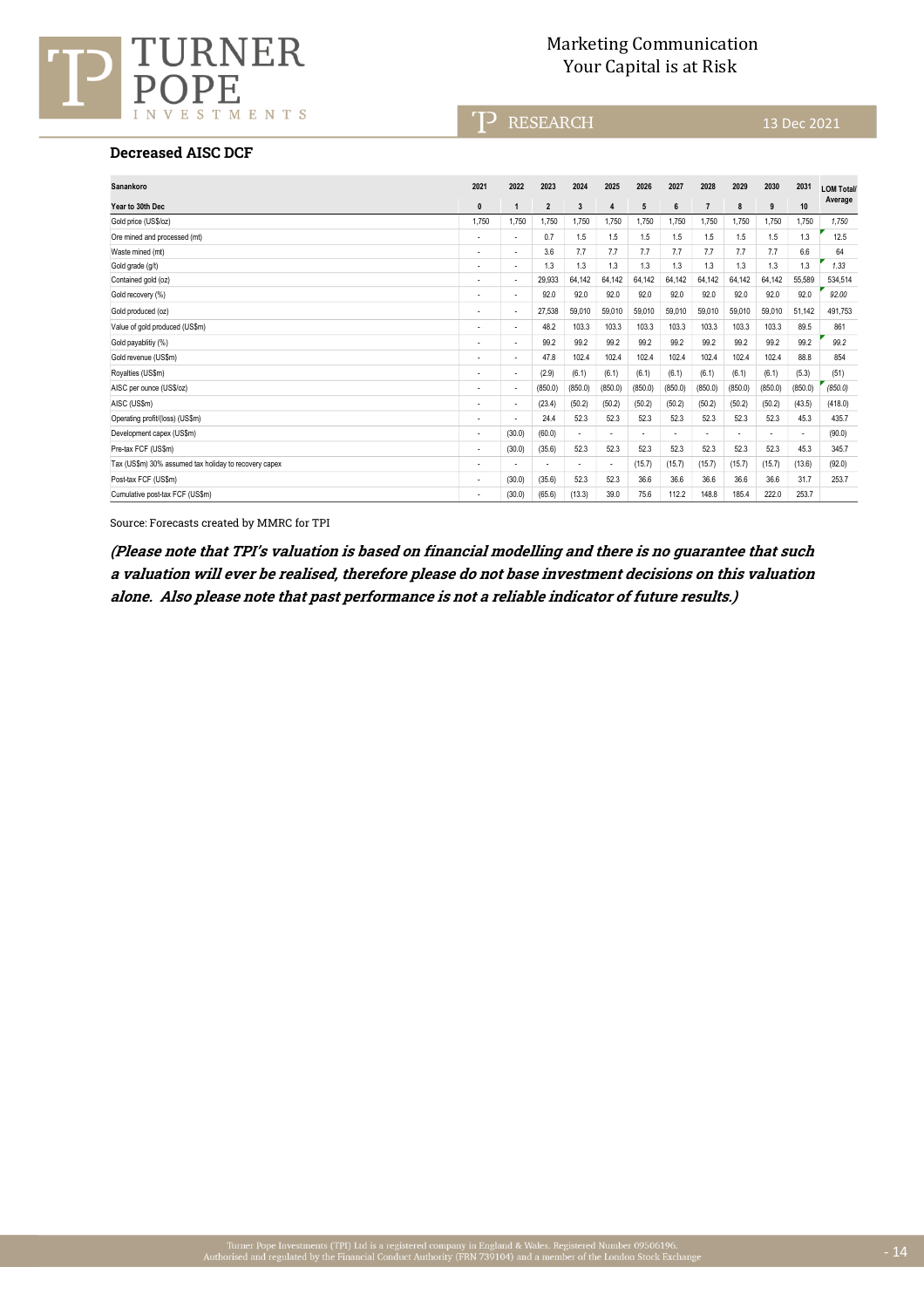

T<sup>2</sup> RESEARCH

13 Dec 2021

# **THIS DOCUMENT IS NOT FOR PUBLICATION, DISTRIBUTION OR TRANSMISSION INTO THE UNITED STATES OF AMERICA, JAPAN, CANADA OR AUSTRALIA.**

#### **Conflicts**

This is a non-independent marketing communication under the rules of the Financial Conduct Authority ("FCA"). The analyst who has prepared this report is aware that Turner Pope Investments (TPI) Limited ("TPI") has a relationship with the company covered in this report. Accordingly, the report has not been prepared in accordance with legal requirements designed to promote the independence of investment research and is not subject to any prohibition on dealing by TPI or its clients ahead of the dissemination of investment research.

TPI manages its conflicts in accordance with its conflict management policy. For example, TPI may provide services (including corporate finance advice) where the flow of information is restricted by a Chinese wall. Accordingly, information may be available to TPI that is not reflected in this document. TPI may have acted upon or used research recommendations before they have been published.

#### **Risk Warnings**

Retail clients (as defined by the rules of the FCA) must not rely on this document.

Any opinions expressed in this document are those of TPI's research analyst. Any forecast or valuation given in this document is the theoretical result of a study of a range of possible outcomes and is not a forecast of a likely outcome or share price.

The value of securities, particularly those of smaller companies, can fall as well as rise and may be subject to large and sudden swings. In addition, the level of marketability of smaller company securities may result in significant trading spreads and sometimes may lead to difficulties in opening and/or closing positions. Past performance is not necessarily a guide to future performance and forecasts are not a reliable indicator of future results.

AIM is a market designed primarily for emerging or smaller companies and the rules of this market are less demanding than those of the Official List of the UK Listing Authority; consequently, AIM investments may not be suitable for some investors. Liquidity may be lower and hence some investments may be harder to realise.

## **Specific disclaimers**

TPI acts as joint broker to Cora Gold ('Cora') which is listed on the AIM Market of the London Stock Exchange ('AIM'). TPI's private and institutional clients may hold, subscribe for or buy or sell Cora's securities.

Opinions and estimates in this document are entirely those of TPI as part of its internal research activity. TPI has no authority whatsoever to make any representation or warranty on behalf of Cora.